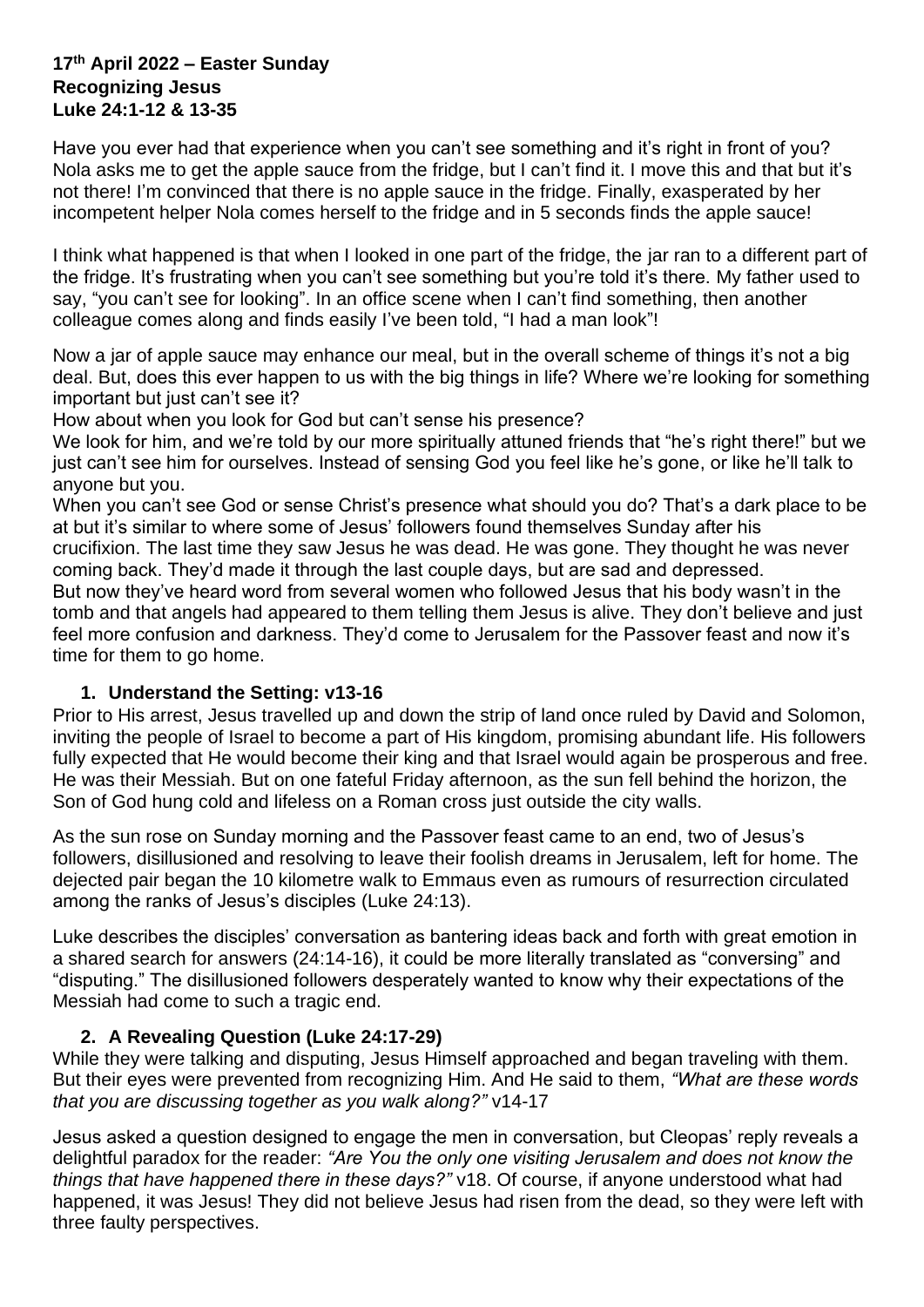First, *their viewpoint lacked a spiritual dimension, leaving them with a human understanding of the events*. Take note of how Cleopas characterized the death of Jesus. They referred to Jesus as a prophet rather than as their Messiah. Don't miss the lack of any divine involvement.

Second, *their own agenda determined their expectations*. Many disciples made the mistake of thinking that the Messiah would merely recapture the glory days of King David. In other words, they hoped Jesus would bring Israel the same power and prosperity she once enjoyed, only magnified and multiplied. Given their exclusive worship of God, this would not be an inappropriate wish. But compared to the reality that lay before them—Roman oppression and a dead Messiah—their hopes for glory seemed to have been utterly destroyed.

Third, *they failed to acknowledge the resurrection*. If these two followers believed that Jesus had risen from the dead, two things would have been true. First, they would have been walking *toward* Jerusalem to see the risen Lord, not away. Second, they would have seen the trials, crucifixion, and burial of Jesus as the fulfillment of all He promised, not as the end of their hopes.

The Gospel accounts of Jesus's life were originally documents intended to be read aloud in Christian gatherings. When the reader reached the part of the story in which Cleopas recounted the events of the past three days, the tension among the listeners must have been unbearable, because the two followers simply did not have the eyes to see what should have been plainly visible v16.

Then Jesus broke His silence to bring a reproof, ask a question, and offer an explanation. In the reproof, *"How foolish you are, and slow of heart to believe in all that the prophets have spoken!"* v25, Jesus demonstrated that the two followers knew the contents of Scripture but did not accept its message as truth. As a result, they failed to see God's sovereign plan. His question, *"Was it not necessary for the Christ to suffer these things and to enter into His glory?"* pointed to the reason for their unbelief v26. They had confused their own expectations with the hope God was offering, and they had failed to see God's ultimate purpose.

To help the two followers see, Jesus reviewed the entire history of Israel from the time of the Exodus to His own resurrection, highlighting God's plan for the Messiah v27. It's not that every word is about Jesus but that they tell us about our sins and so our need for Jesus and a coming Saviour. Many passages even prefigure Christ—they tell us about him without telling us exactly. for example:

- The opening chapters of Genesis talk about the descendent of Eve who is going to crush the serpent. (Gen [3:15\)](https://biblia.com/bible/esv/Gen%203.15)
- Abraham's son Isaac carries firewood (a tree) up a mountain so he can be a sacrifice just like Christ carries the cross.
- Joseph was betrayed by his brothers and Jesus was betrayed by his disciples.
- Moses was almost killed by an evil king at his birth and so was Jesus.
- The whole sacrificial system of sheep and cows points to the need for a lasting sacrifice.

And the list goes on and on and on as we think about all the ways the Scriptures point to Christ Jesus. He is the fulfillment of it all. So, what's the application here? *When you can't see Jesus, look to the Scriptures.* When you can't see what Jesus is doing in your life or can't hear him speaking to you, look to the Scriptures. Go to your Bible. See him there. Hear him there.

# **3. A Fascinating Dinner (Luke 24:30-35)**

In keeping with ancient Near Eastern rules of hospitality, the two followers then invited the "stranger" to stay the night. Jesus accepted their offer, yet maintained His cover in order to complete the lesson He had begun teaching them just outside Jerusalem.

According to v16 their eyes were prevented from recognizing Jesus. He revealed His identity only after taking great pains to explain to them *"the things concerning Himself in all the Scriptures*" v27. Luke concludes this story with another bit of irony. The disciples had been staring into the face of the risen Jesus, yet they were prevented from seeing Him until they buried their faulty expectations.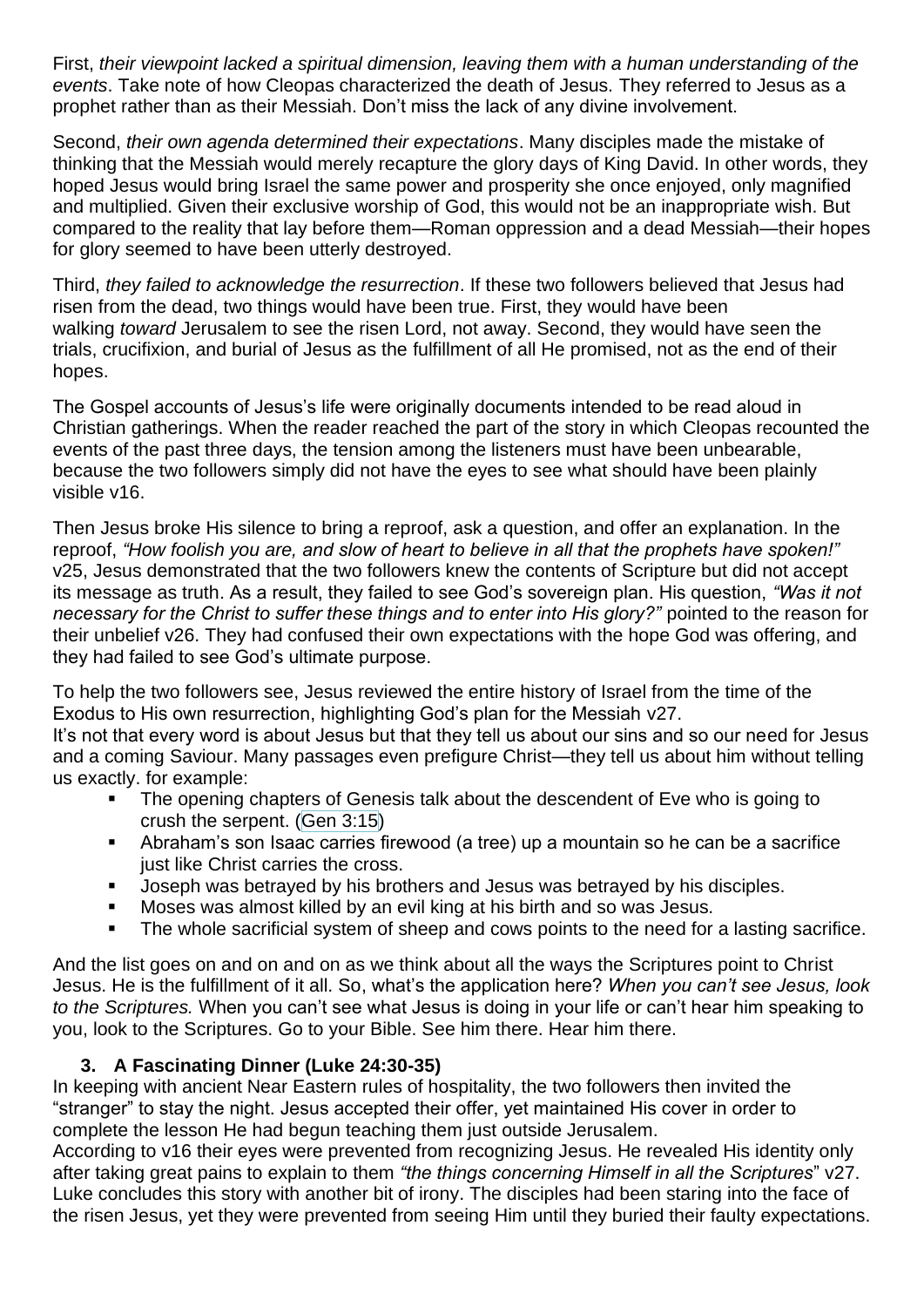Then, a careful review of the Scriptures gave them a divine perspective on what they once saw as dismal circumstances.

Once their eyes were opened to the reality and implications of the resurrection, Jesus became visible to their physical eyes. "*They recognized Him".* This action was more than a mere recognition of His features. They came to recognize Jesus in all His significance as the Messiah, the Son of God, and their risen Lord!

Then Jesus literally became "invisible" meaning that He suddenly disappeared, He vanished from their midst once their eyes were open.

Now, their new, resurrected hope carried them back to Jerusalem to bear the good news to others v33-35.

# **Application:**

As Luke tells the story of the two despondent disciples on the road to Emmaus, we cannot help but identify with their pain. We, too, are pilgrims on a journey through life. We, too, despair of life's circumstances from time to time. We, too, lose heart when our expectations come to a tragic end. But remember, every trial is an opportunity to discover what God wants us to see.

As in the case of the two followers on the road to Emmaus, we must allow God to open our eyes. While this is something He must do on our behalf, we can nonetheless make the process less difficult in four specific ways.

# a) Surrender your expectations.

Release your expectations to God, and humbly ask God to accomplish His will in whatever manner He sees fit, and in whatever time he considers appropriate.

b) Seek God's perspective*.*

To help the two disciples see their circumstances from God's perspective, Jesus explained the Scriptures. And we have the same opportunity to share God's vantage point by reading our only completely reliable source of truth, the sixty-six books of the Bible.

It's all about him. It's all pointing to our need for him. It's all about this coming saviour who is going to pay the ultimate sacrifice. It's all about Jesus, his suffering, his death, and his life-giving resurrection so that anyone who repents of their sins and puts their faith and trust in him will one day rise again too. And when we're frustrated and discouraged and can't sense God's presence that's exactly what we need to focus on—the Bible and how he rose again from the dead. *When you can't see Jesus, look to the Scriptures and to his resurrection.*

# c) Trust God's timing.

God, in His perfect discernment, did not allow the two disciples to recognize Jesus until the time was right. He didn't allow them to suffer in grief a moment longer than was absolutely necessary, yet He didn't end their discomfort too soon. Spiritual maturity rarely occurs instantaneously. Growth usually requires a journey, and journeys take time. Submit to God's will and trust His timing. He is faithful.

The two followers on the road to Emmaus undoubtedly felt utterly alone as they mourned the death of their dreams. During their suffering, God was indeed nearby, and He allowed their pain to continue until their own desires no longer held them captive.

Like the two on the road to Emmaus, you do not travel alone. God is with you. Are you willing to see Him?

# d) Invite God into your life:

Have you invited the Lord into your life? Cleopas and his companion listened intently to the Voice of truth and invited Him into their home. If you haven't begun a relationship with God, you will continue to struggle in vain.

In his great love, God sent His Son Jesus, lived a perfect life, and died on the cross, thus fulfilling the law himself, and taking on himself the punishment for the sins of all those who would ever turn and trust in him.

He rose again from the dead, showing that God accepted Christ's sacrifice and that God's wrath against us had been exhausted.